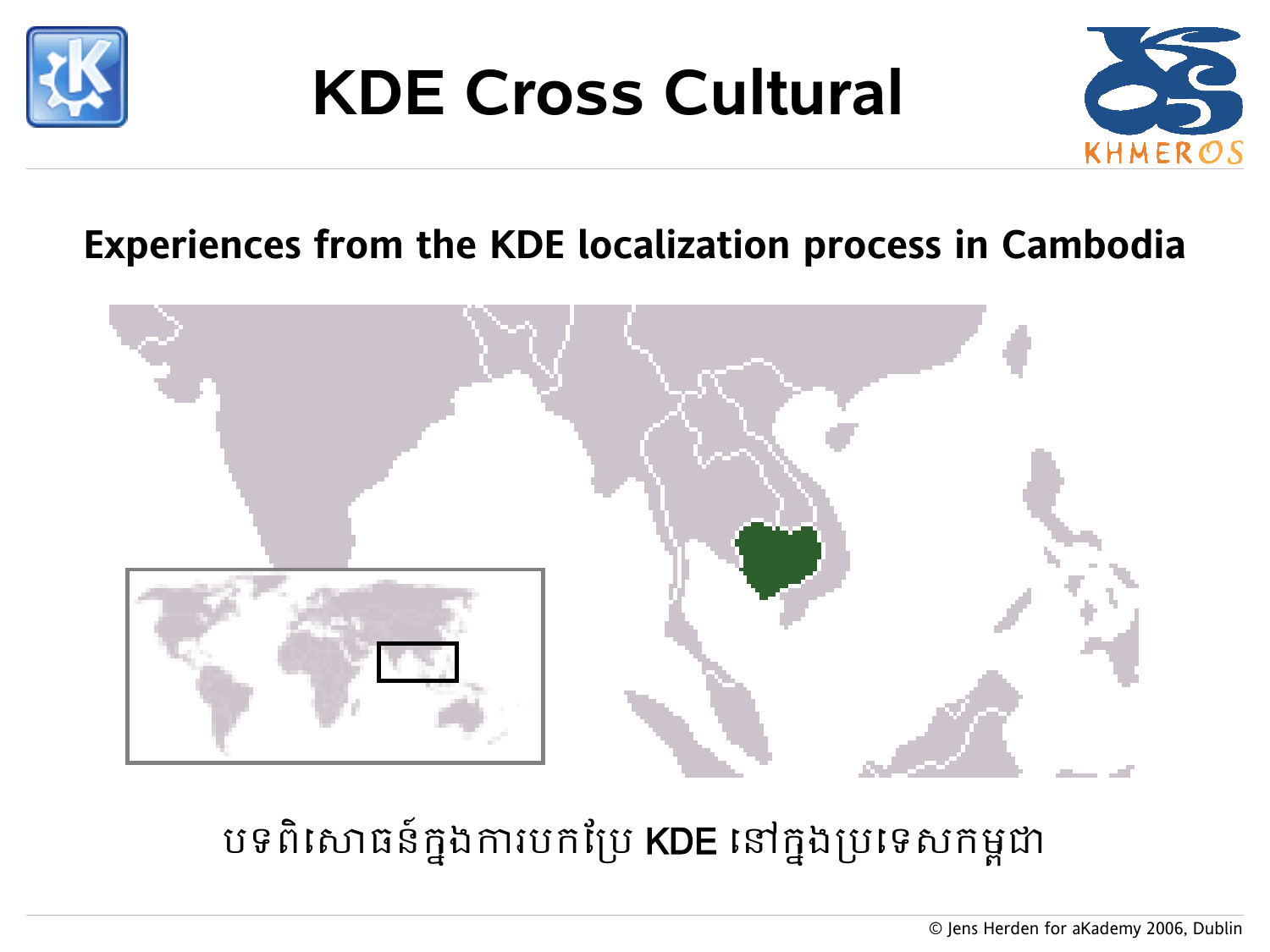

## **Khmer Script**



- ➔ Part of Unicode standard.
- ➔ Complex script rooted in Indic scripts.
- ➔ Written from left to right but it is not linear!
- ➔ Open Type tables in fonts are needed.
- ➔ Support in render engine (QT, Pango, ICU) is also needed.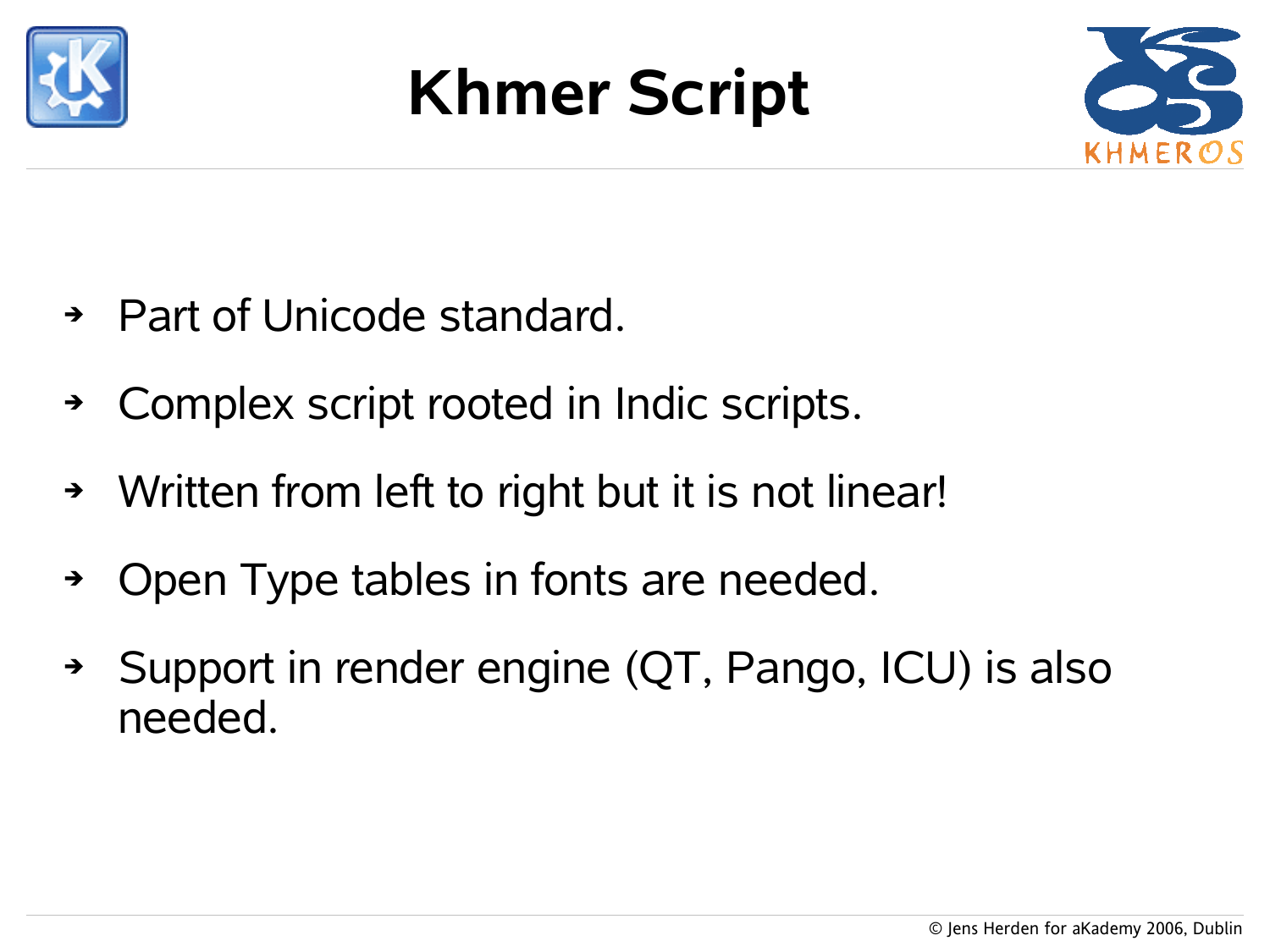

# **Khmer Script II**



➔ Khmer is written in clusters which can contain up to three consonants, one vowel and some extra characters:

$$
\delta \mathbf{J} + \mathbf{I} + \mathbf{\tilde{n}} + \mathbf{I} + \mathbf{I} + \mathbf{I} = \begin{bmatrix} \delta \mathbf{J} \\ \mathbf{I} \end{bmatrix}
$$

You can not render only parts of a cluster. Kate tries to be smart with rendering of selected text but fails for Khmer.

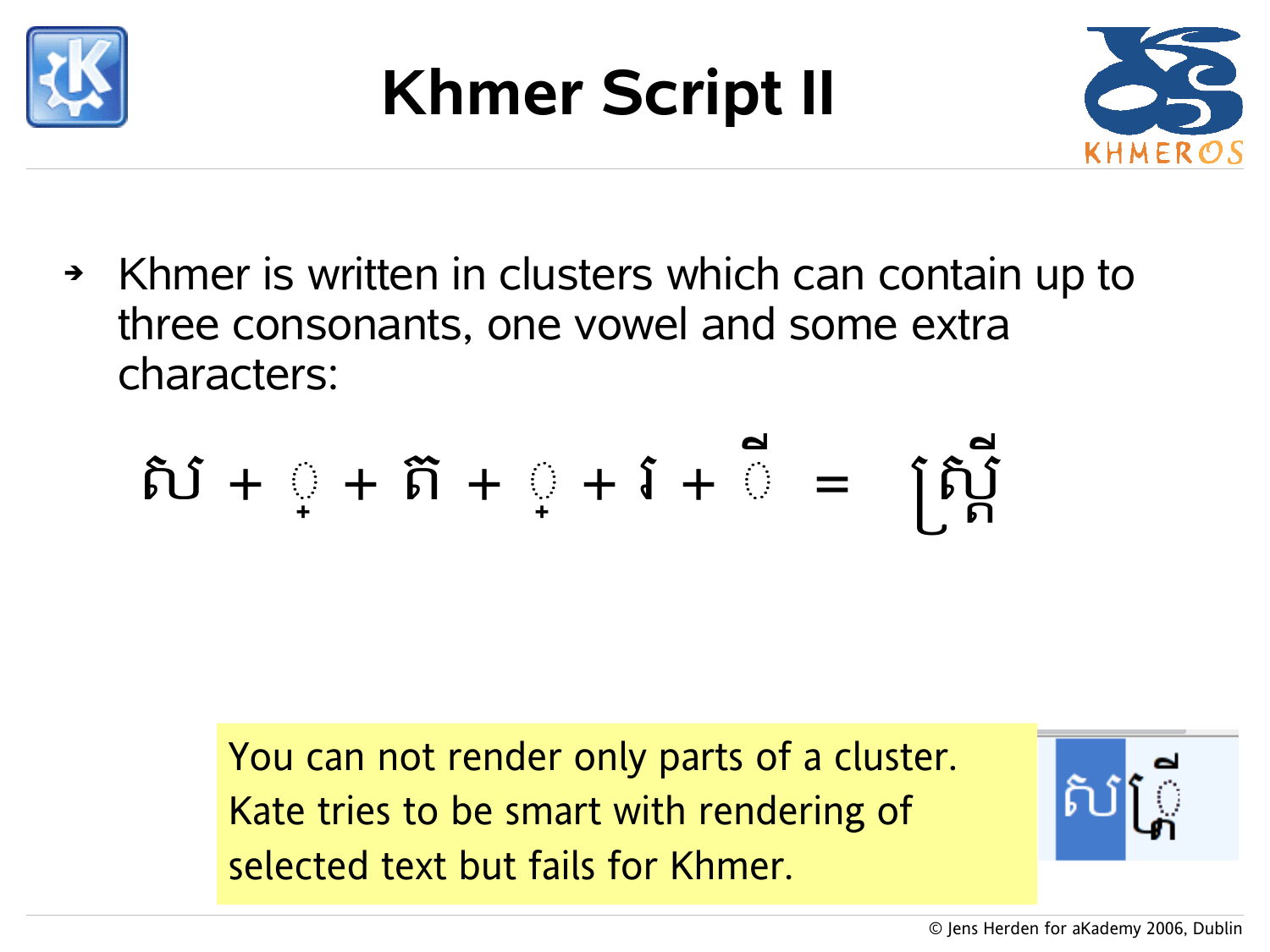



- ➔ Khmer has no word separation! But in some places spaces are used.
- ➔ Zero-Width-Spaces can be typed to allow the computer to break words/lines.
- ➔ Dictionary based algorithms can search for breaks but they are neither 100% reliable nor integrated in any way.

If your application searches for word breaks you should consider Zero-Width-Spaces too! Better look for whitespace characters using QChar::isSpace()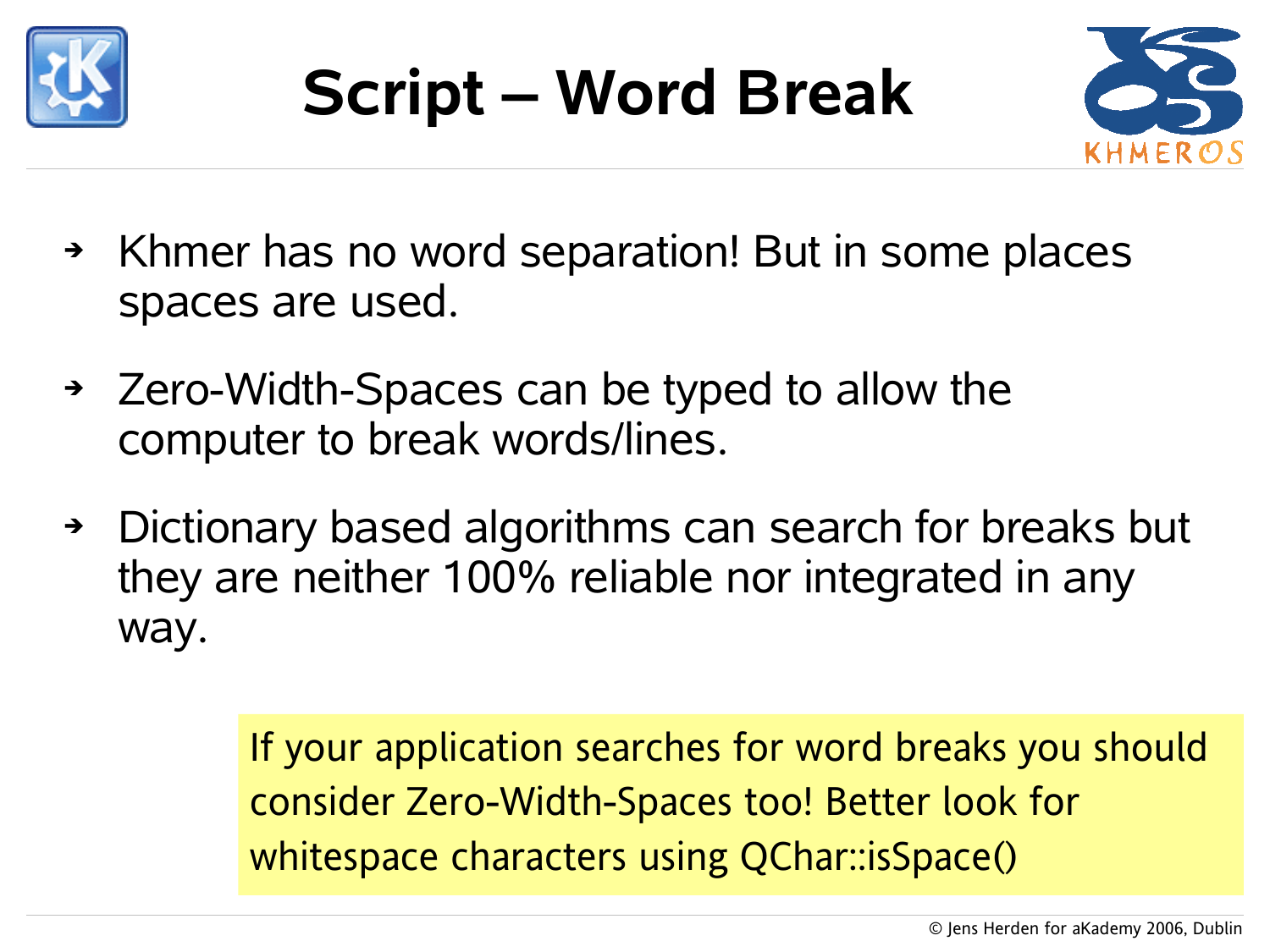

# **Script – Line Height**



The line height of Khmer fonts is bigger than usual:



Your carefully designed dialog that just fits 800x600 pixel will not work in Khmer!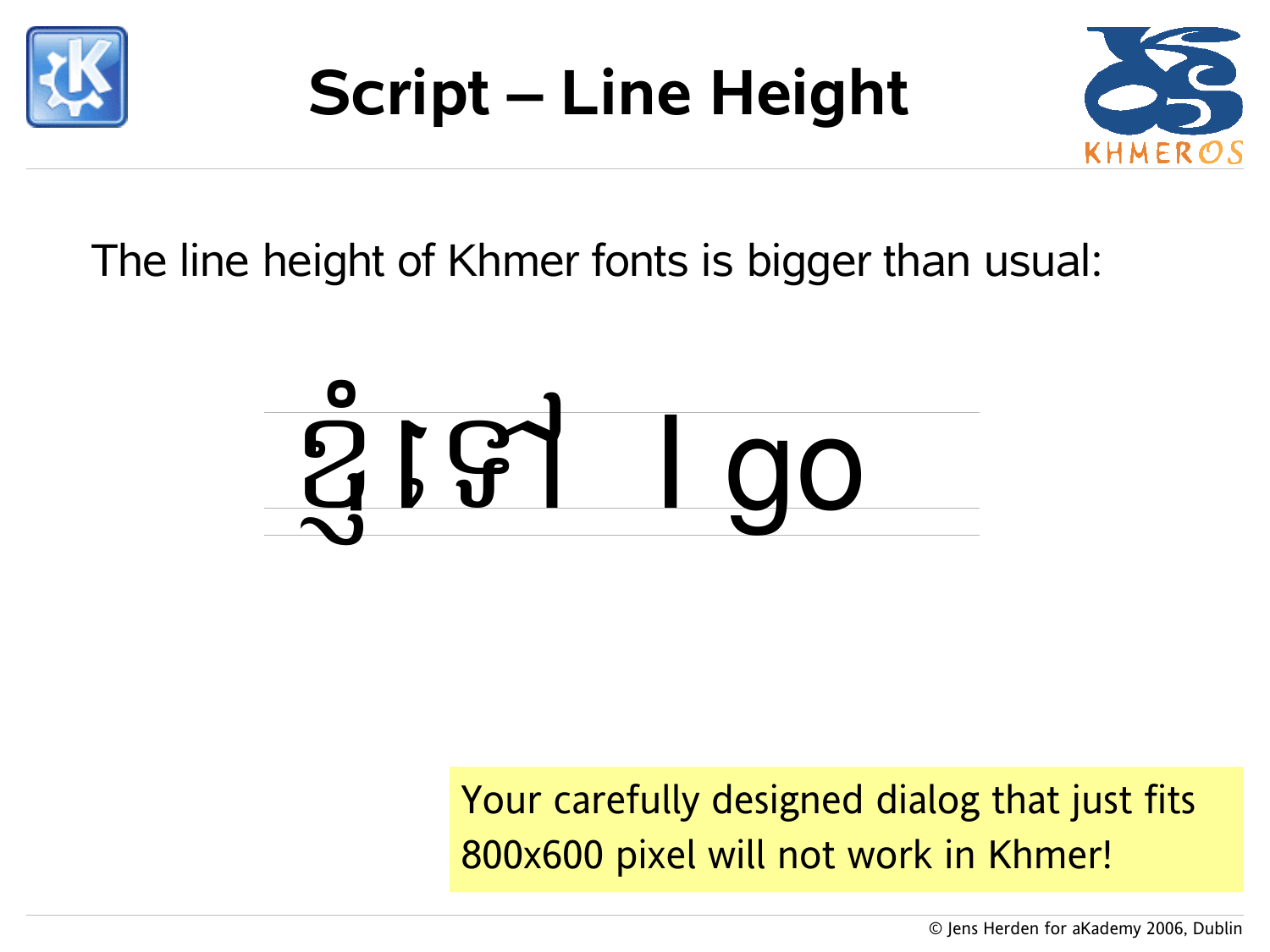

### **Khmer Numerals**



- ➔ Khmer numerals: ០១២៣៤៥៦៧៨៩
- ➔ Latin numerals are also used in Cambodia, basically they are interchangeable.
- ➔ KDE does not support localized numerals for displaying of variables yet.

Input of numbers/dates can be either in Khmer or Latin numerals. Use the QLocale class for conversion to and from strings.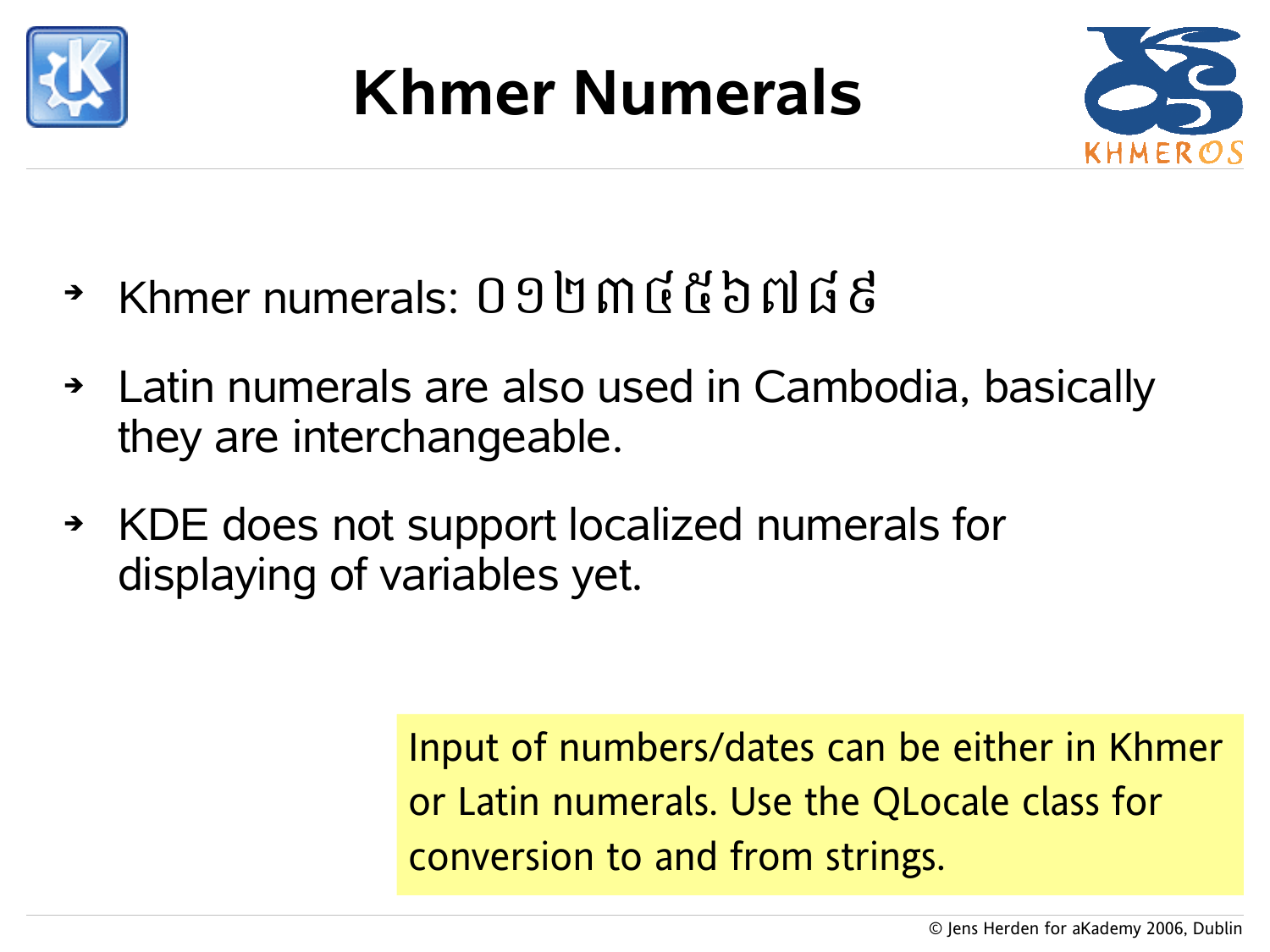

## **Keyboard Layout**



- ➔ A keyboard layout for Khmer is available.
- ➔ Almost none of the Latin characters are present in the Khmer keyboard.
- ➔ You need Khmer and a Latin layout and the ability to switch.

Do not assume the availability of Latin characters or numerals on the keyboard. (e.g. KCalc is not working) The Khmer keyboard layout is not a good default when you need to be able to type English.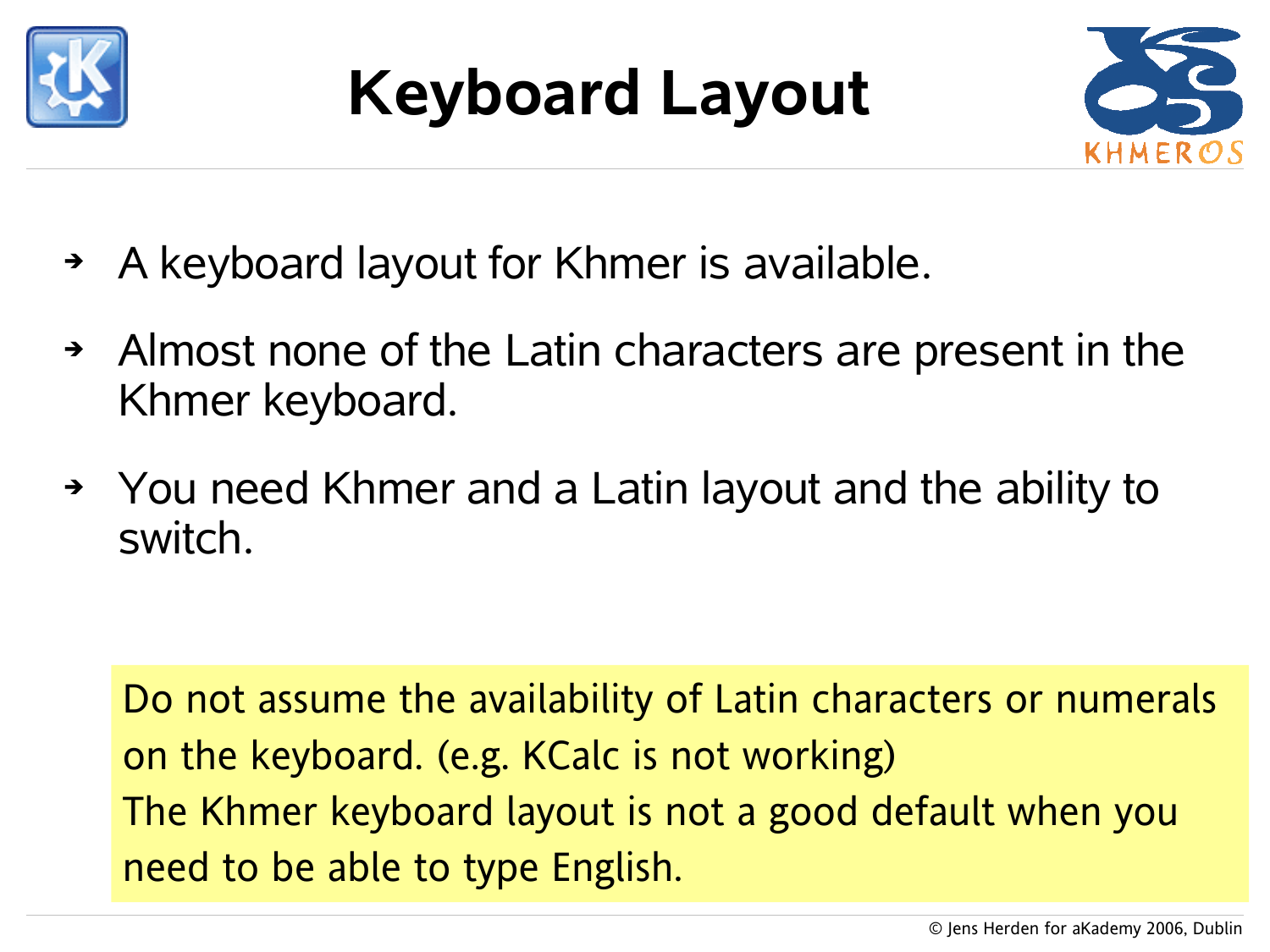



- ➔ For a few Khmer characters shortcuts are possible. But for most of them the GUI creates garbage when it tries to underline them.
- ➔ Using additional Latin characters is not a solution because they are not in the keyboard layout.
- ➔ Basically keyboard shortcuts are not available in Khmer.

Workaround: you can assign two shortcuts to one action in KDE. The first in English, the second in Khmer for the same key combination.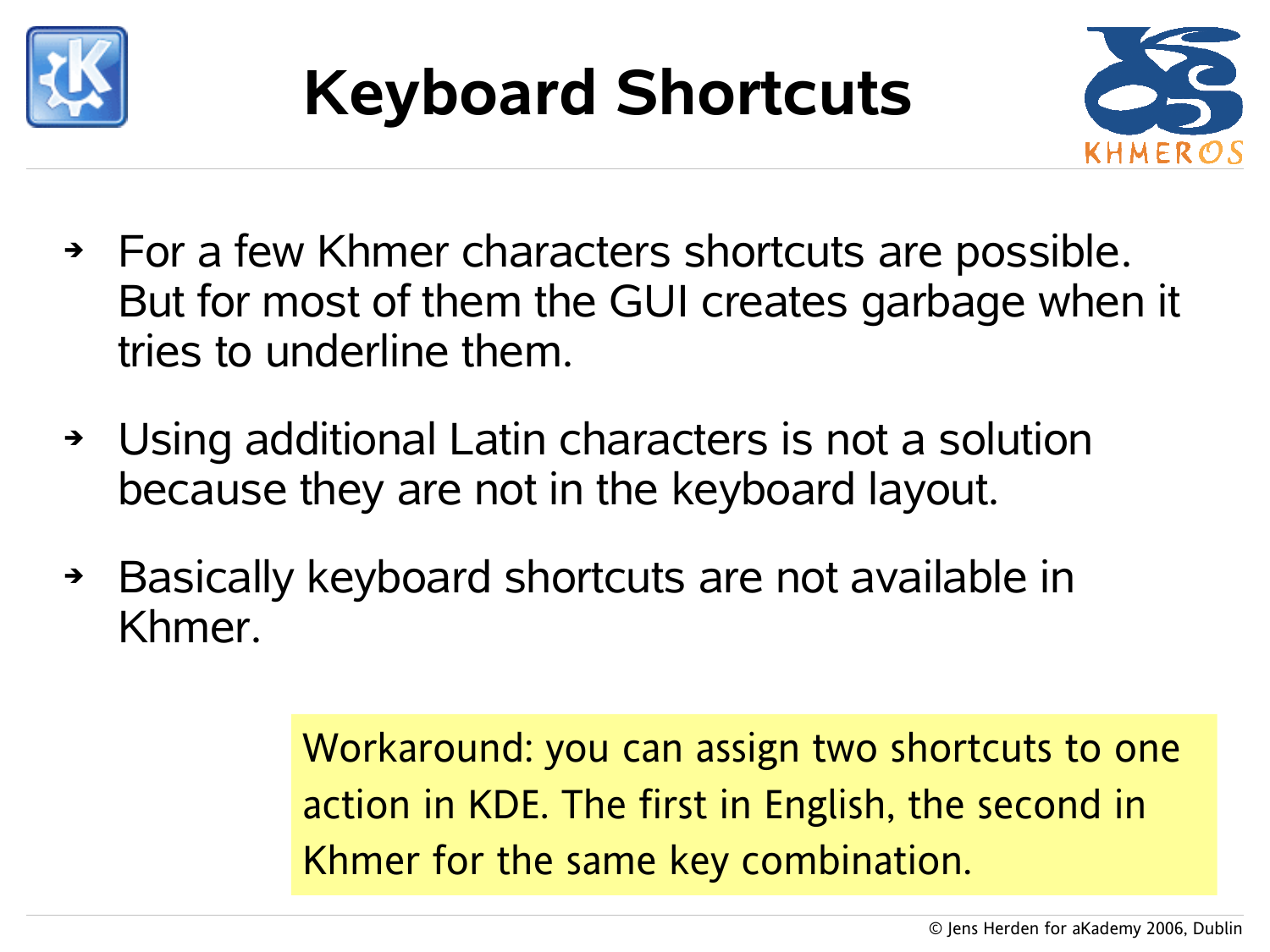



- ➔ Khmer New Year is in the middle of April, depending on the moon.
- ➔ Day and month are coming from the Gregorian calender but the year is from the Buddhist calender.
- ➔ 1.1.2550 is after 31.12.2550 !
- ➔ The Gregorian calender predominates in daily life but is not the official one.

#### I am not aware of a computer implementation of this calender system yet.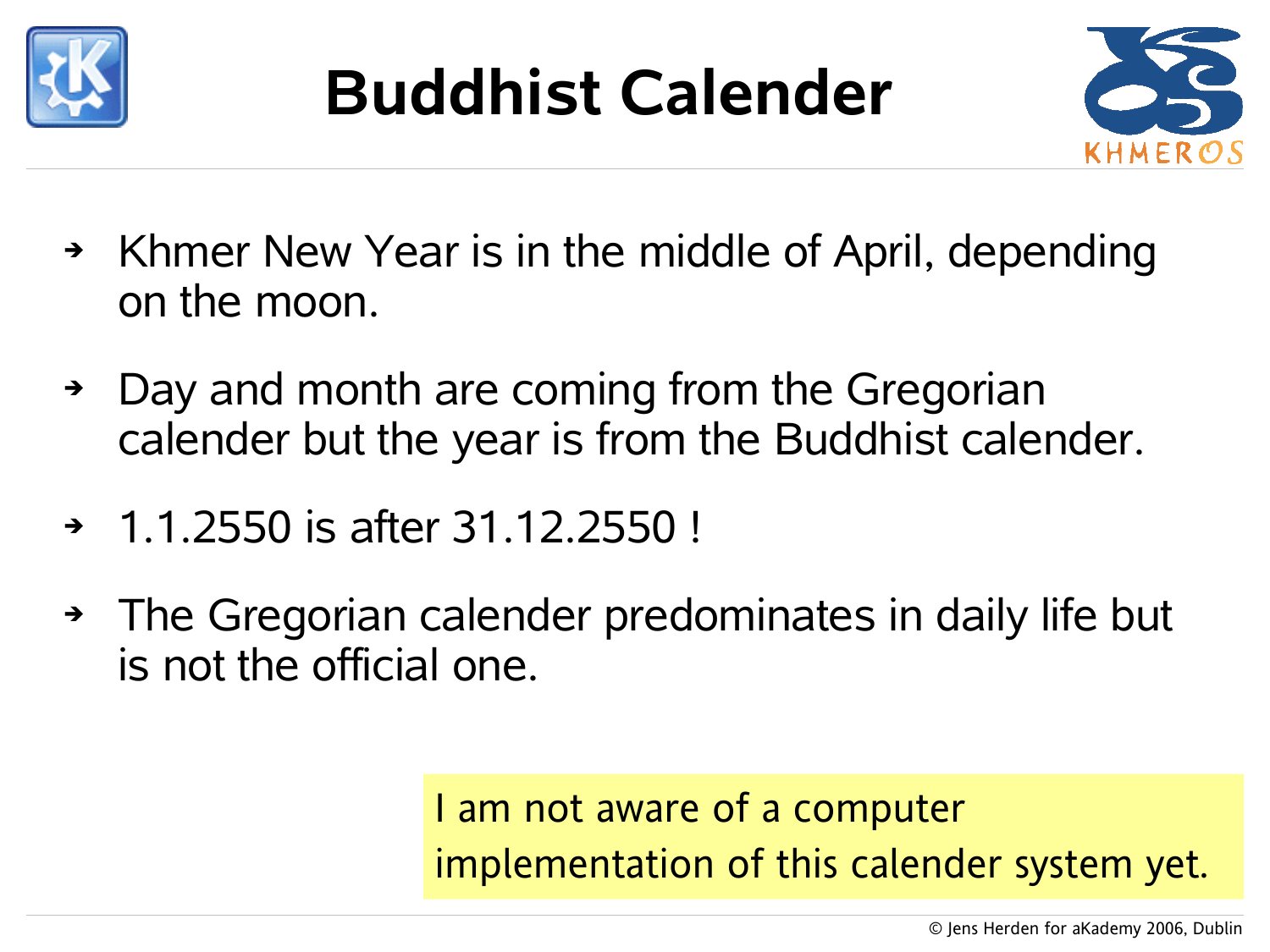

### **Language Feature I**



### context related verbs:



Using the wrong form is very impolite!

You can translate only one form! It is impossible to support this feature with the current technology.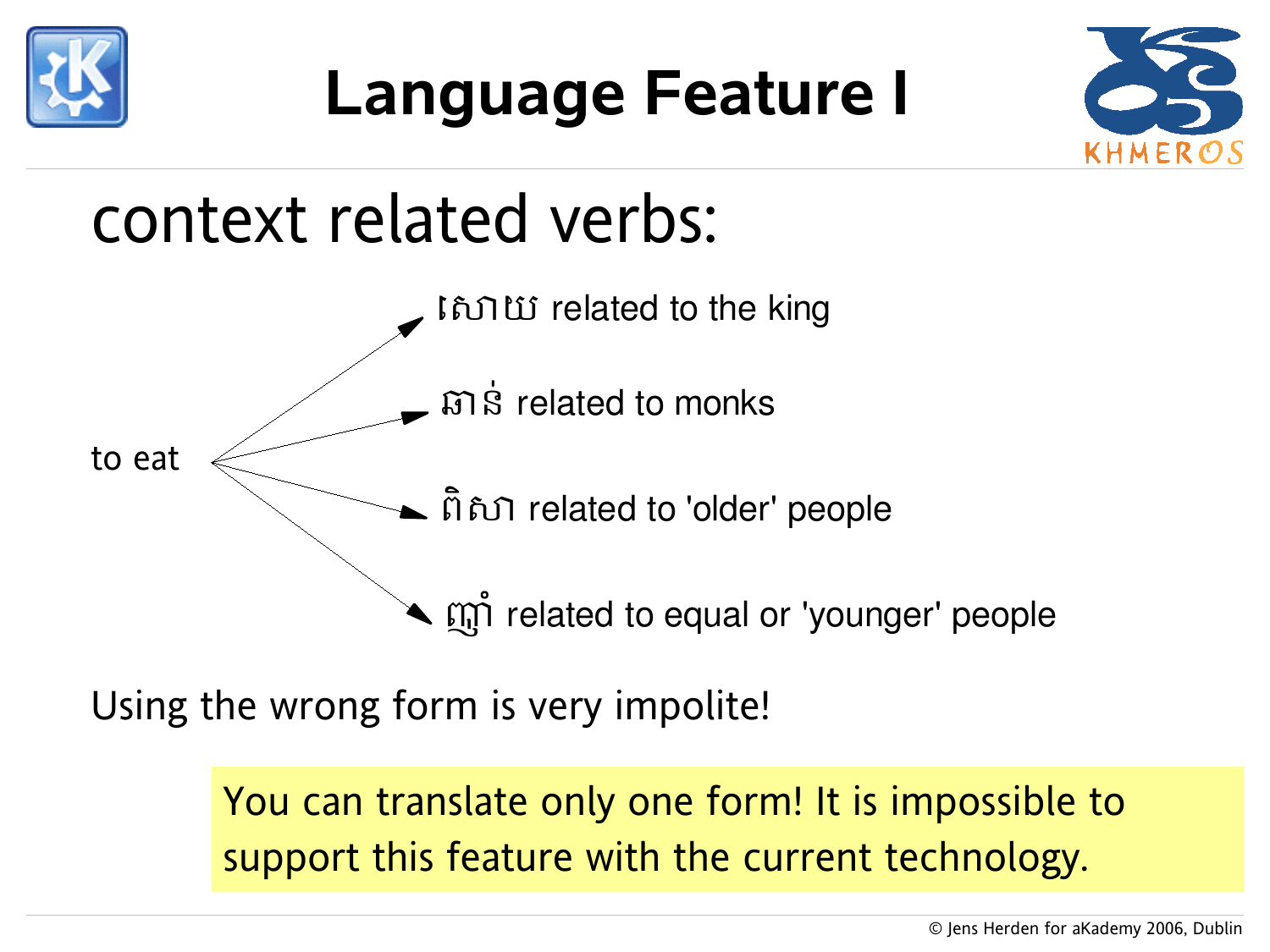

### **Language Feature II**



### speaker related form:



#### Used workaround for e.g. buttons: បាទ/ចាស

#### If your application parses user input a translated 'yes' is ambiguous!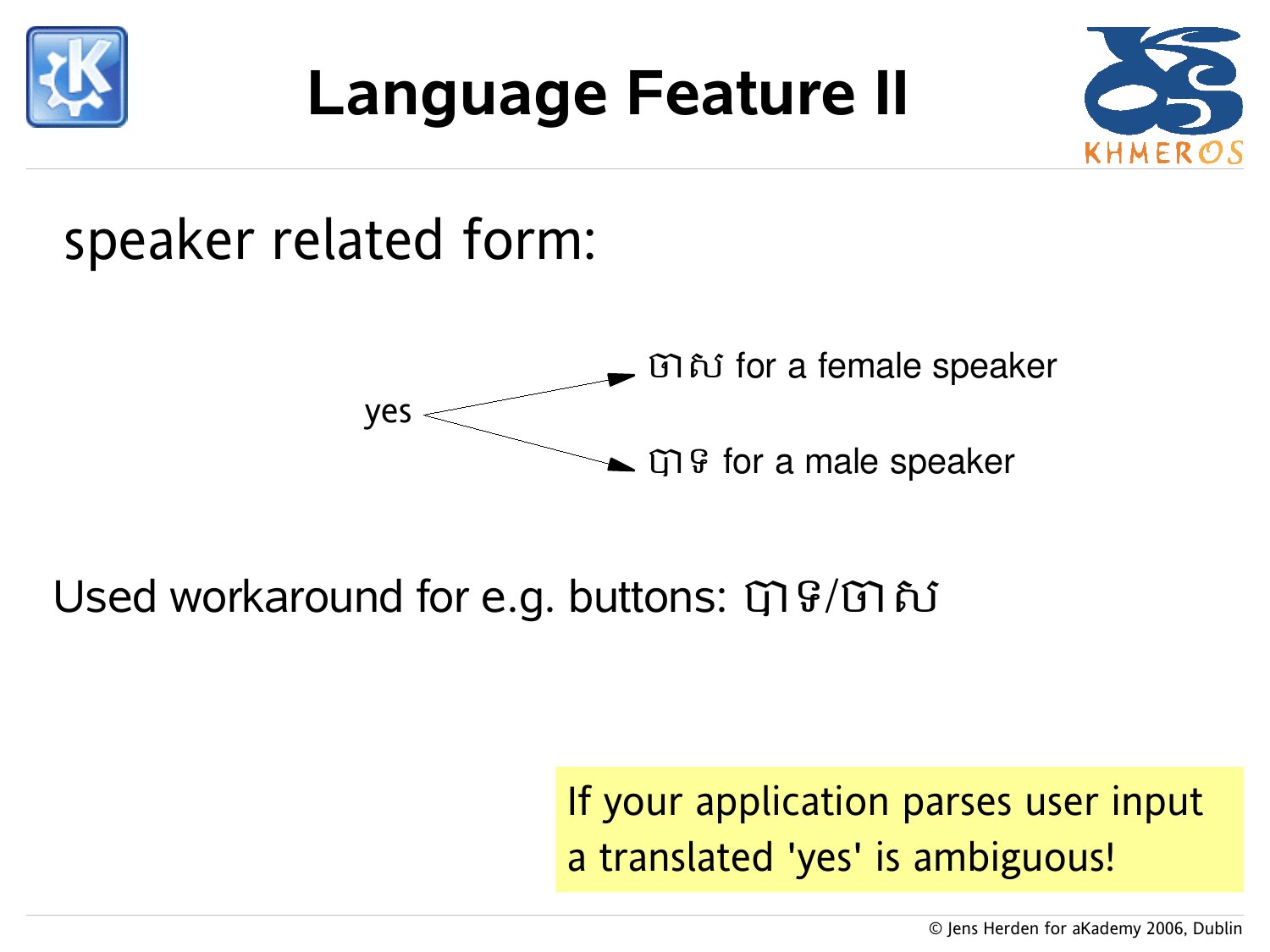



### Cultural Observations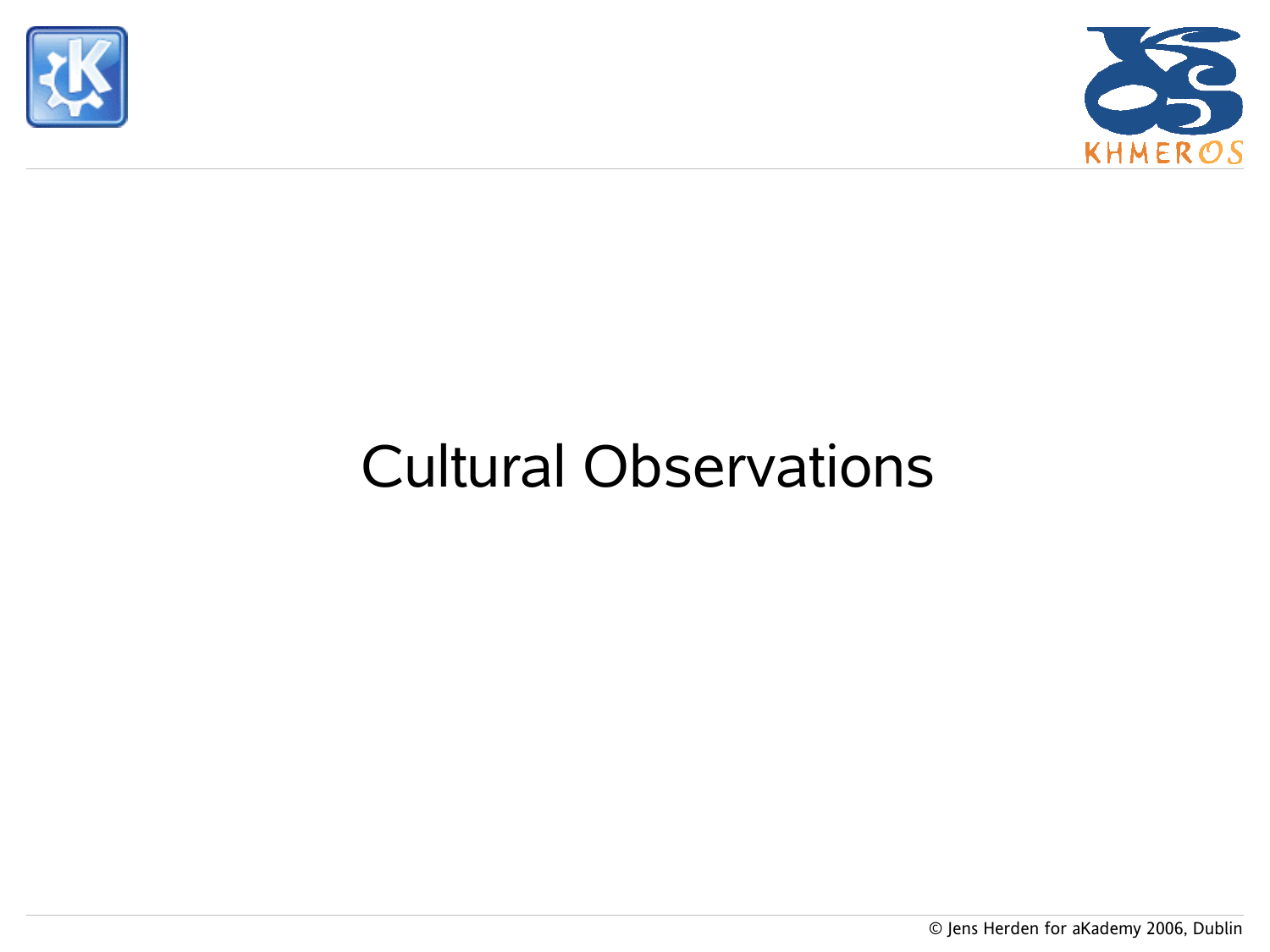

### **Politeness**



- ➔ Khmer people are very polite and friendly.
- ➔ They don't want to disappoint people so they have a difficult time saying "no" to somebody. Sometimes a "yes" is supposed to be understood as a "no".
- ➔ People not used to this amount of politeness can develop a sense of distrust: "That can not be real, there must be something behind it!"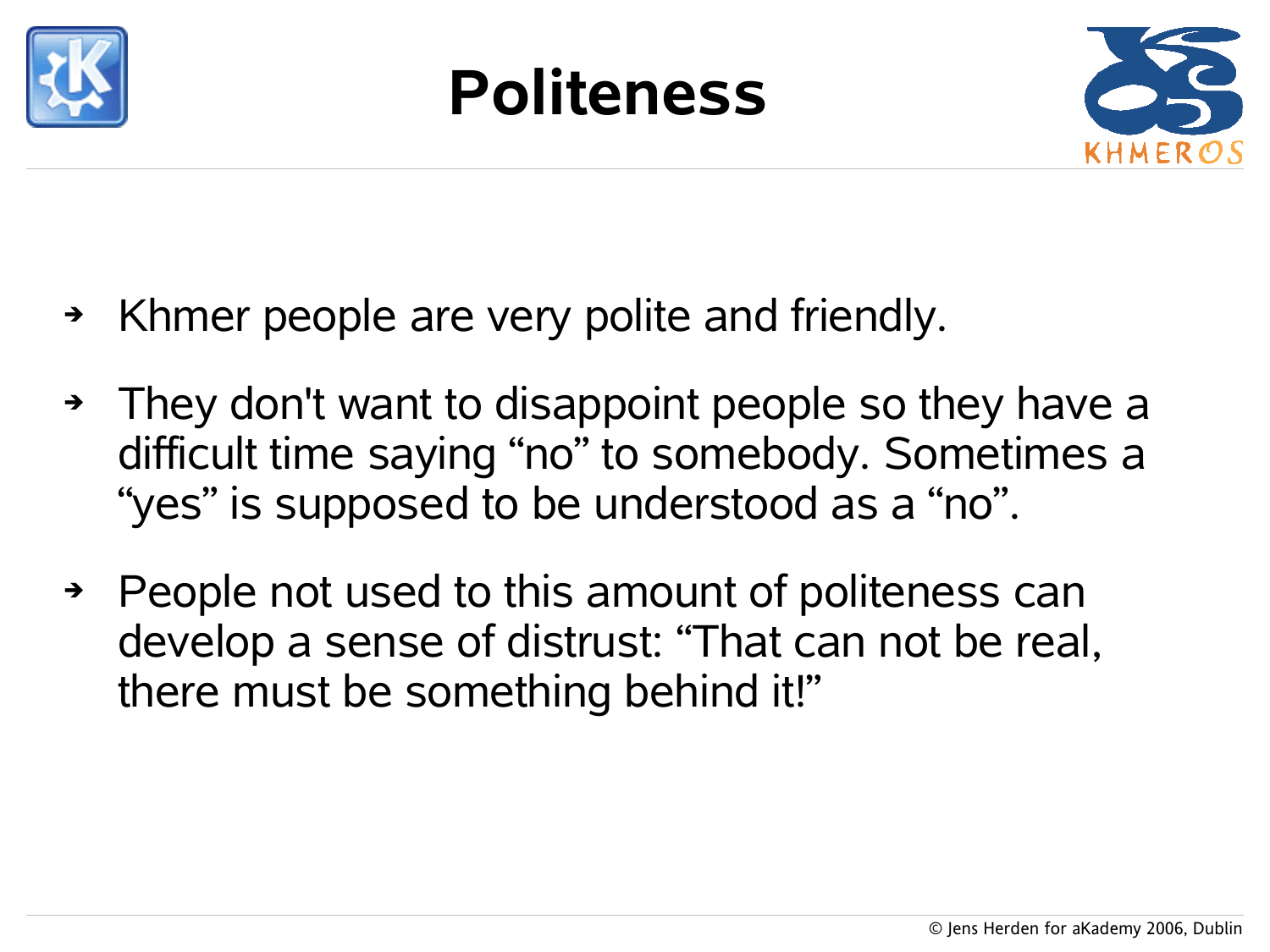





- ➔ Not to reply to a question is a normal and accepted communication pattern!
- ➔ It can mean:
	- a polite way to say "no"
	- "I do not like that you ask me this"
	- "I am busy"
- ➔ Usually you do not ask a second time.

This creates a dilemma in email communication because you can not be sure that the message has arrived.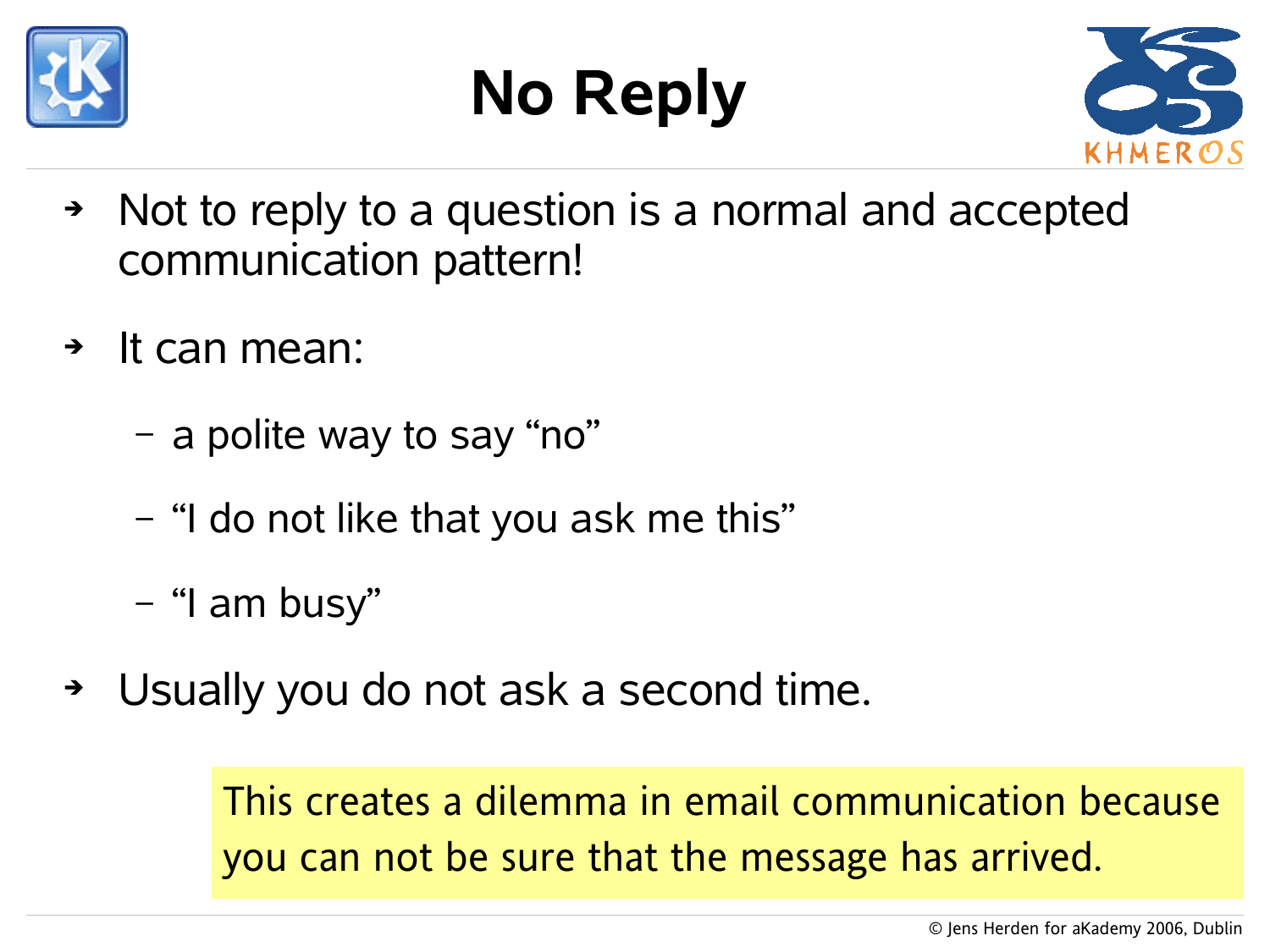

# **Losing Face I**



- ➔ driving motorbike when you used a car before
- ➔ getting fired from your job
- ➔ going to a cheap restaurant if you have money
- ➔ to borrow money
- ➔ getting told that the posting is off topic on this mailing list
- ➔ getting a very simple answer to a question you asked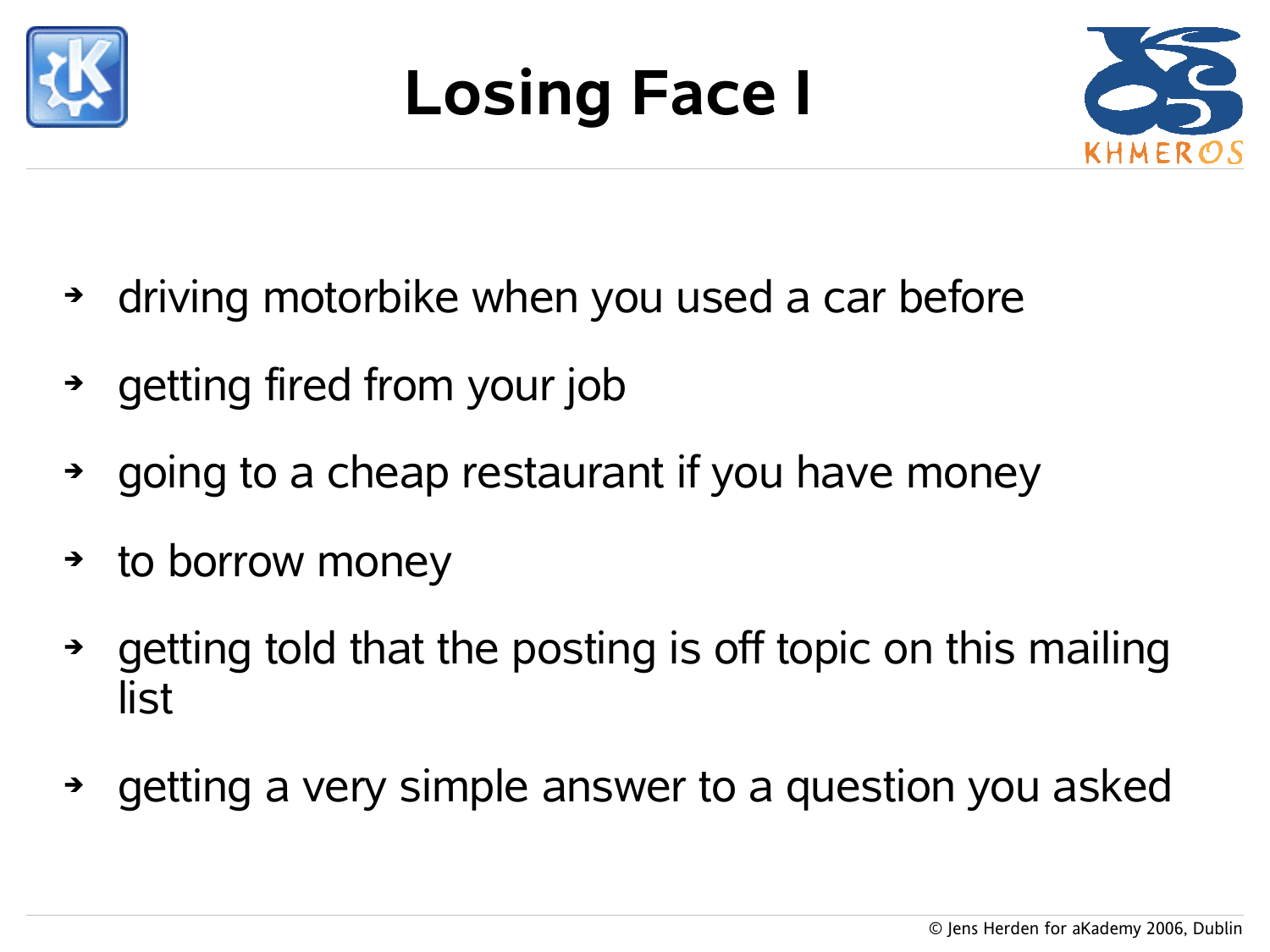

## **Losing Face II**



- ➔ It is important that I do not lose my face.
- ➔ It is equally important that I do not make someone else lose his/her face.
- ➔ Since the Western idea of losing face is different there is a high risk of unintentionally harming each other.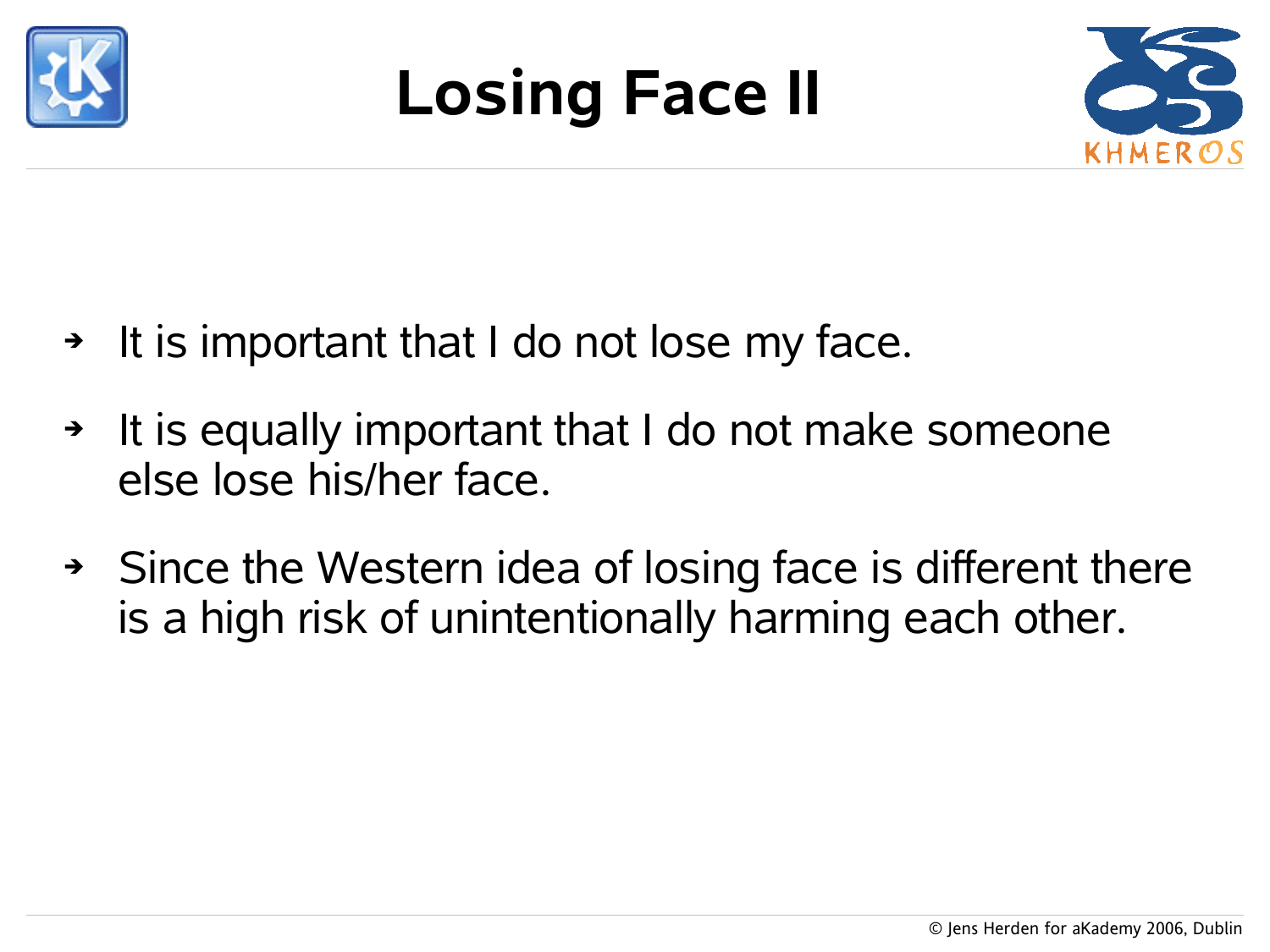





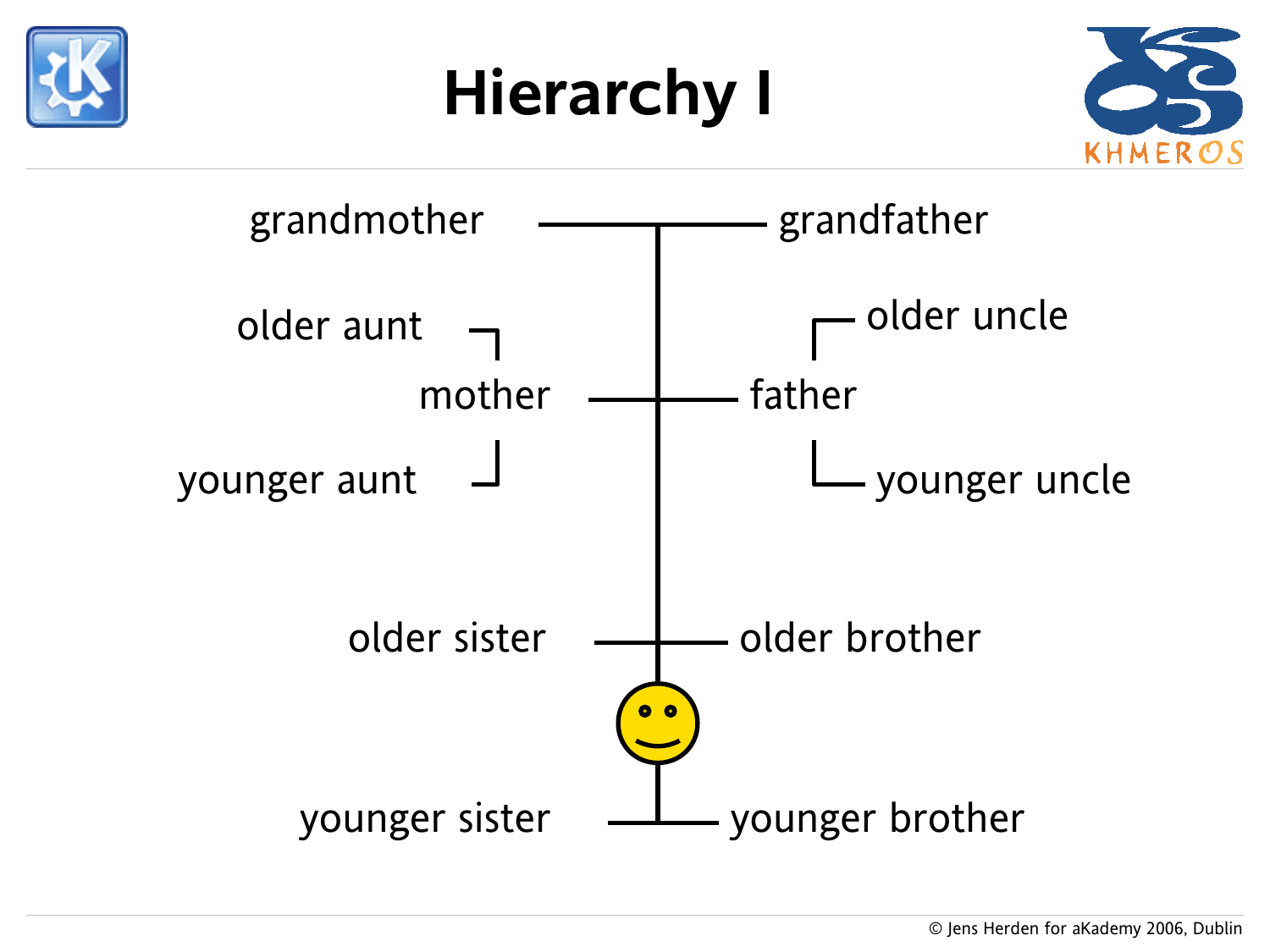

# **Hierarchy II**



- ➔ You address a person by his/her position in the hierarchy.
- ➔ You need to know the age of a person in order to fit him/her into the system.
- ➔ It is polite to make a person older than he/she actually is.
- ➔ This system applies not only to the family but to all relations in the society!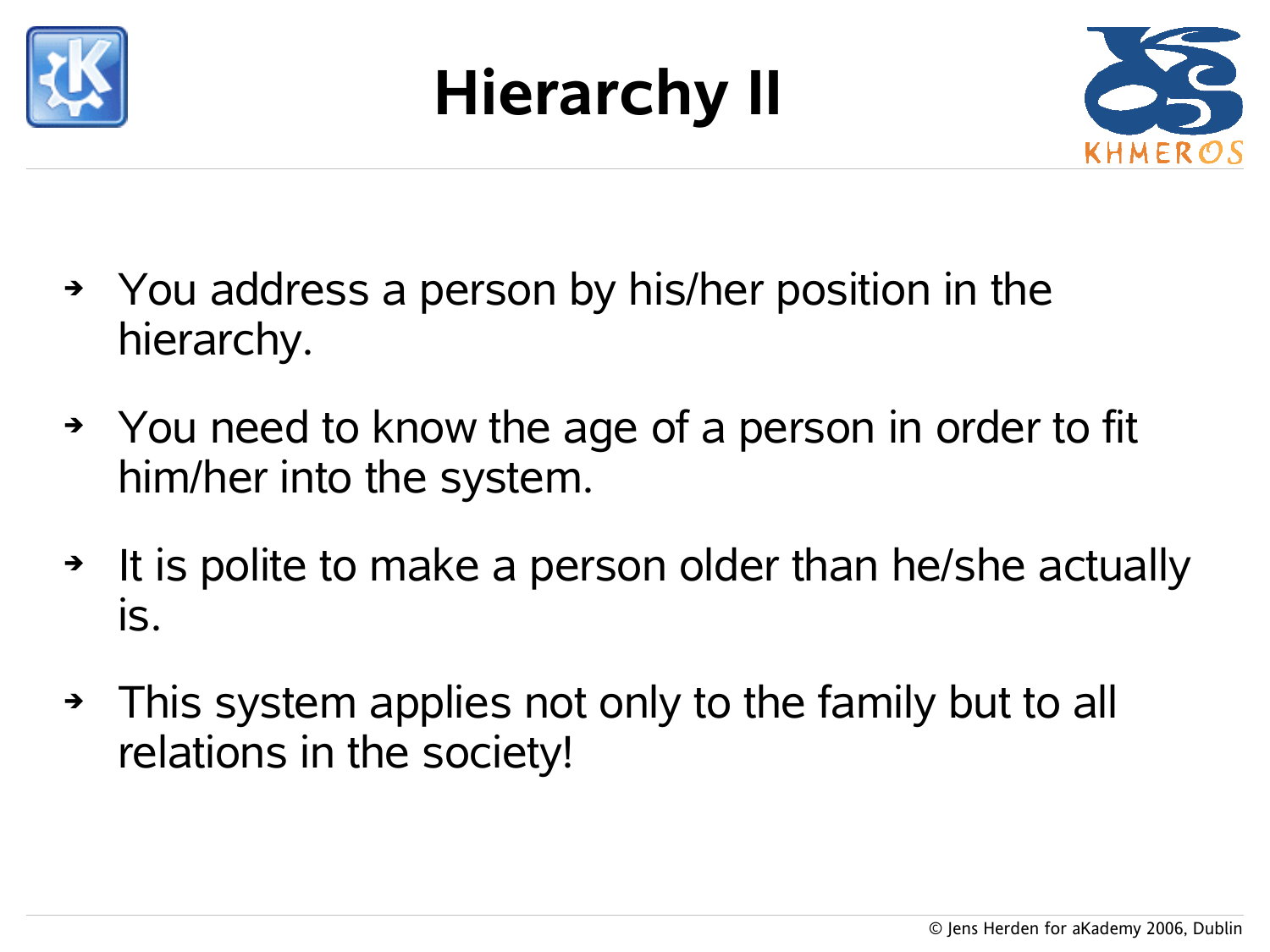

# **Hierarchy III**



- ➔ The 'younger' person has to follow the 'older' person and the 'older' person has to care for the 'younger' person.
- ➔ You do not interrupt 'older' people when they are talking. (Foreigners are most of the times 'older')
- ➔ It is impolite to question a decision of an 'older' person even if it is obviously wrong.

In Open Source development hierarchies are mostly absent which increases the difficulties for Khmer contributors to join.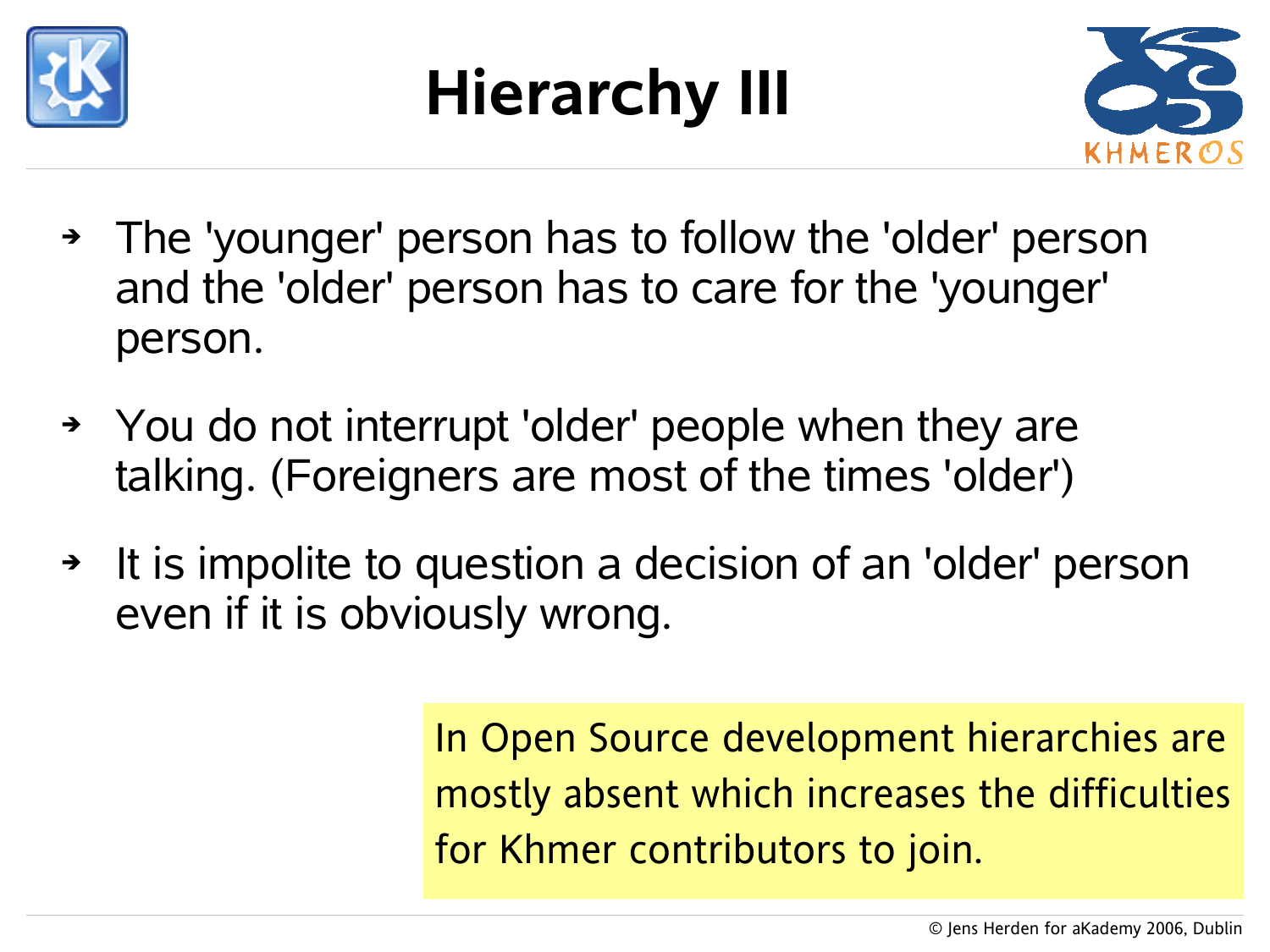

### **Personal Names**



- ➔ The family name comes first.
- ➔ You don't address people with the family name, it is impolite.
- ➔ e.g.: Sok Dara becomes Mr. Dara
- ➔ In many cases the name is not used at all but the identifier in the hierarchy.

Many Asian people know that the Western people do it the "wrong" way and reorder their names for them. You have to ask which one is the given name!